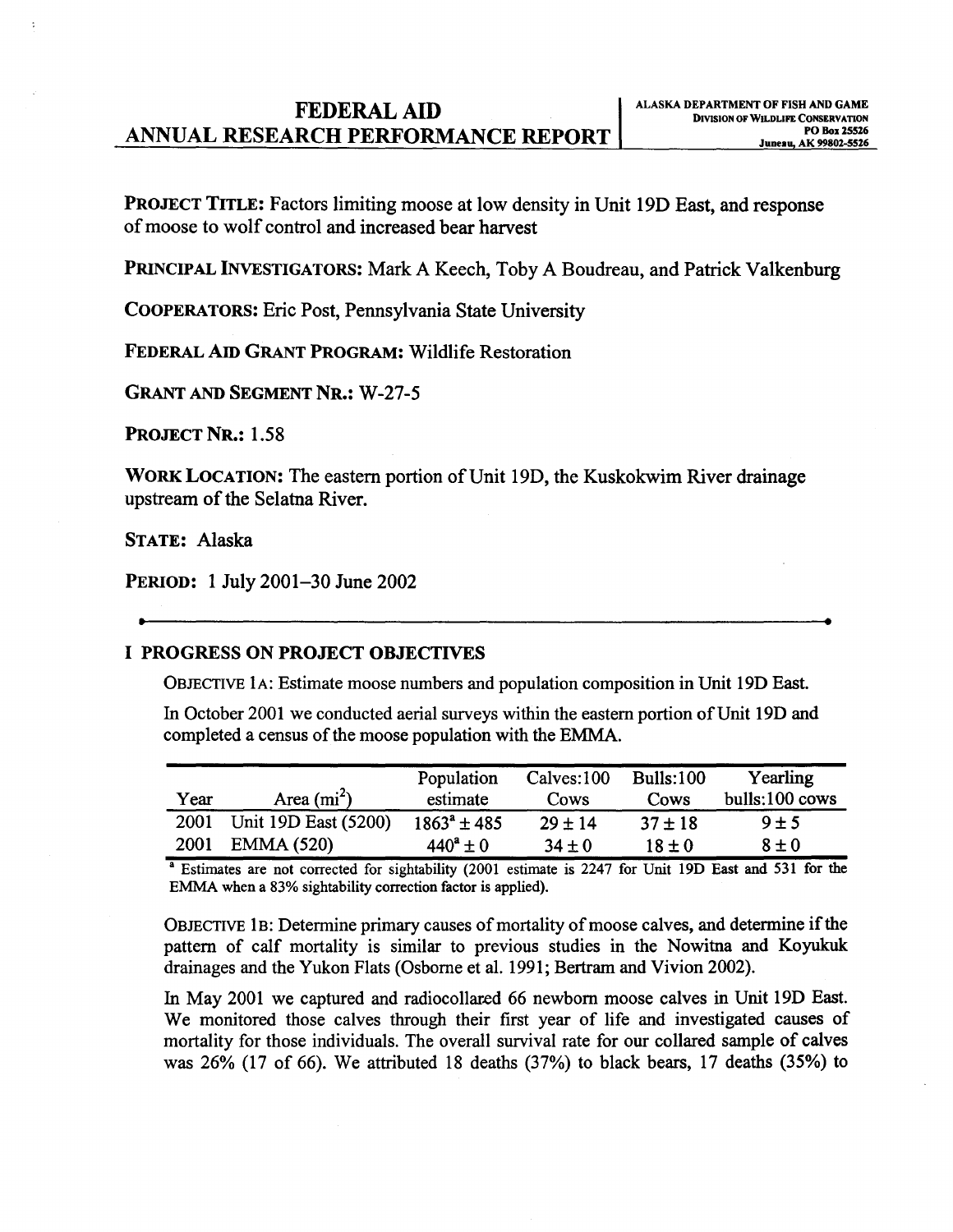grizzly bears, 12 deaths (24%) to wolves, 1 (2%) death to drowning, and 1 death (2%) to unknown cause.

In May 2002 we captured and radiocollared 81 newborn moose calves in Unit 19D East. Survival for those calves through the end of this reporting period (30 Jun 2002) was 56% (45 of 81 lived). We attributed 14 deaths (39%) to black bears, 8 deaths (22%) to grizzly bears, 12 deaths (33%) to wolves, and 2 deaths (6%) to unknown cause.

These results are similar to those previously reported by researchers working in comparable habitat types in Alaska, however, grizzly bear mortality appears to be higher in Unit 19D East than in other areas.

OBJECTIVE 1c: Determine condition, movements, and mortality rates of yearling and adult moose.

In March 2001 we captured 25 adult and 15 yearling moose within the study area. In March 2002 we captured 15 adult and 15 yearling moose. During processing moose had a blood sample taken, a tooth pulled (adults only), morphometric measurements obtained, rump fat determined via ultrasound (adults only), weight taken (yearlings only), and radio collar affixed. These collared individuals were then monitored to determine reproductive indices, movements and mortality rates.

|      | Observed rate of   | Observed              |              | 10-month calf Average adult rumpfat |        |  |
|------|--------------------|-----------------------|--------------|-------------------------------------|--------|--|
| Year | parturition $(\%)$ | twinning rate $(\% )$ | weight in kg | depth in cm (median)                |        |  |
| 2001 |                    | 30                    | 179.1        | 0.71                                | (0.55) |  |
| 2002 | 92                 | 59                    | 191.8        | 1.51                                | (1.58) |  |

For this reporting period, monthly locations of study animals indicated that moose within the EMMA are relatively nonmigratory, and no discemable large-scale movement pattern was evident. However, some moose that reside in the Pitka Flats (east of the EMMA) during calving season are apparently migratory, spending spring and summer in the Pitka Flats and then moving to the Farwell Burn/ Alaska Range foothills in fall and winter.

Survival of collared adult females from May 2001 to May 2002 was 88% (30 of 34). Deaths were attributed to grizzly bears (1), wolves (1), and humans (2). Survival of collared yearling females from May 2001 to May 2002 was 83% (10 of 12). All yearling deaths were attributed to wolves (2).

No adult or yearling mortality occurred between May 2002 and the end of this reporting period (Jun 2002).

OBJECTIVE ID: Determine twinning rates and age at first reproduction ofmoose in Unit 19D East.

Collared adult females had an observed twinning rate of 59% during this reporting period. In addition to collared individuals, we recorded sightings of uncollared cows with calves we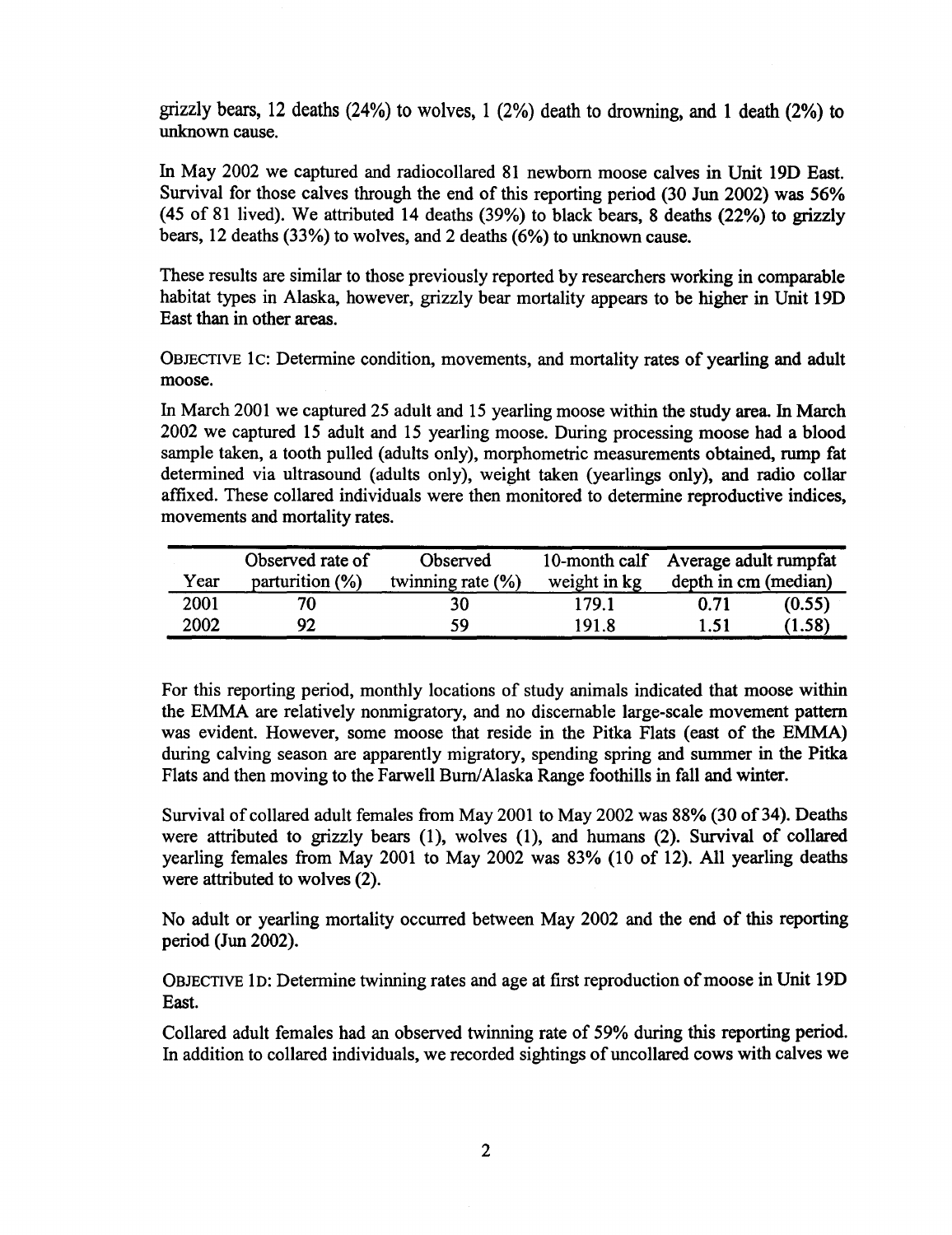saw within the study area. Twinning rate observed for these uncollared moose was approximately 50%.

No data was collected for age of first reproduction during this reporting period. We will obtain age of first reproduction data as our collared yearling cohorts age.

OBJECTIVE lE: Survey snow depth and density within the EMMA and adjacent areas.

No data in addition to that collected by the National Weather Service was obtained during this reporting period.

OBJECTIVE 2: Characterize winter moose browse in Unit 19D East.

No data was collected during this reporting period.

OBJECTIVE 3A: Estimate wolf numbers in Unit 19D East and identify wolf packs that hunt moose within the EMMA.

In the March 2001 survey, 103 wolves (no estimate of survey precision was possible) were estimated in Unit 19D East and 19 wolves were taken from the area prior to the survey (Boudreau, ADF&G unpublished memo). Results ofthis survey indicate that 33 wolves in *5*  "core packs" were largely resident within the EMMA.

No wolf survey data in addition to that collected incidentally during moose work or from local trappers was obtained during this reporting period.

OBJECTIVE 3B: Determine reproductive rates and condition of wolves in Unit 19D and compare rates with other wolf populations in Alaska.

During this reporting period we purchased 25 hunter- and trapper-killed wolf carcasses for necropsy. Necropsies were performed during spring 2002 and reproductive tracts were preserved for later analysis.

OBJECTIVE 4: Document the distribution ofblack bear and grizzly bears numbers within and adjacent to the EMMA and characterize bear predation on moose calves.

In a collaborative project with Pennsylvania State University, we captured 20 black bears during May and June 2002 within the study area. Resulting data indicates movements have been restricted to riparian areas within the central portion of the study area.

We did not observe any grizzly bears within the study area during this reporting period. However, kills and other sign indicate that they are present within the study area at a lower density than black bears.

OBJECTIVE 5: Write annual progress reports and a final report, and publish results in peer-reviewed journals.

No results were reported or published during this reporting period.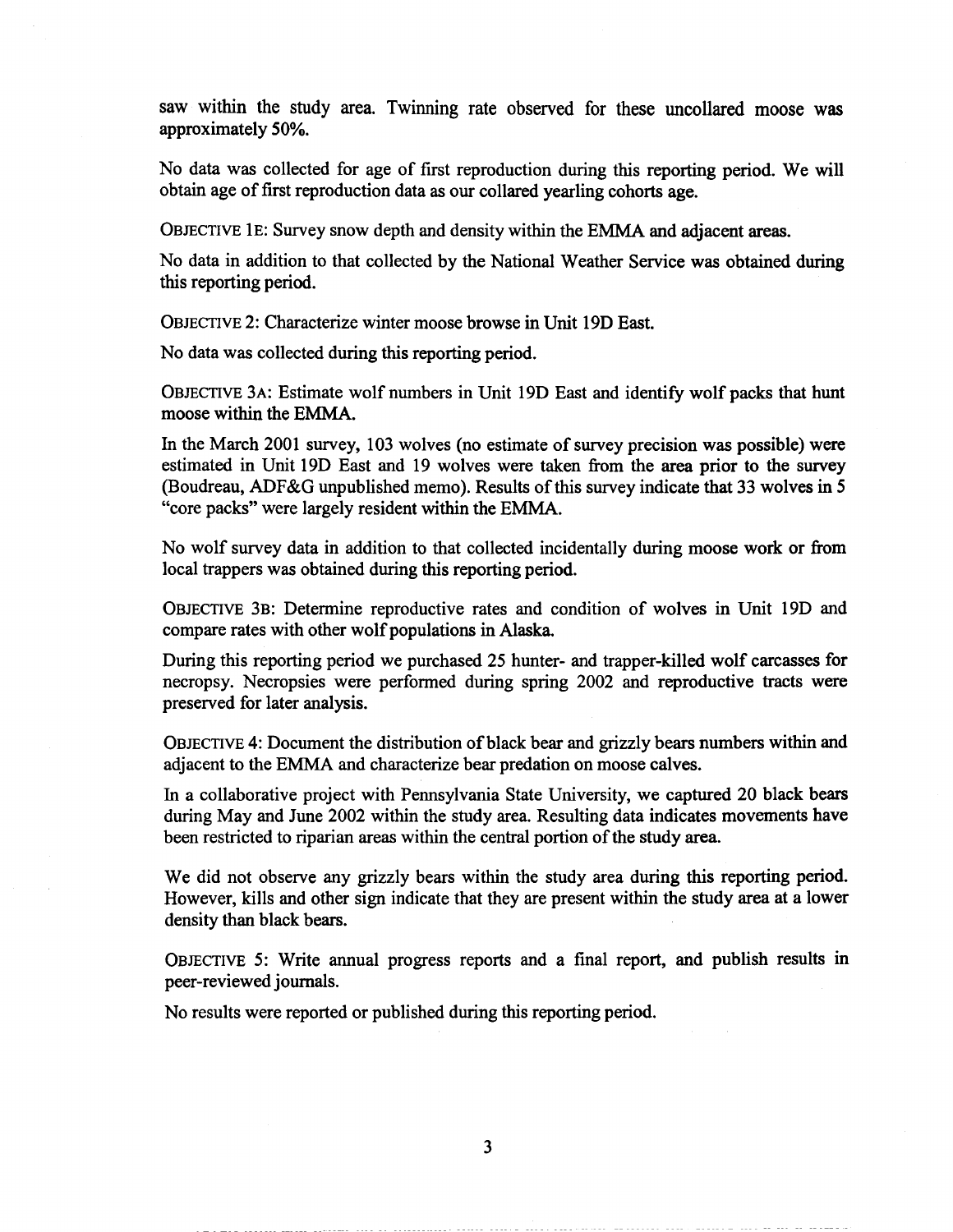## II SUMMARY OF WORK COMPLETED ON JOBS IDENTIFIED IN ANNUAL PLAN THIS PERIOD

JOB 1A: Surveys of moose in treatment and comparison areas.

This job was accomplished during the reporting period. Federal Aid funds were used to pay for flight time of 3 Piper Super Cubs used during moose surveys in the study area and the comparison areas. Federal Aid funds were also spent on lodging for pilots and for fuel for State of Alaska fixed-wing aircraft, and salary for Alaska Department of Fish and Game employees.

JOB lB: Calf mortality study.

This job was accomplished during the reporting period. Federal Aid funds were used to pay for 70 moose calf collars and flight time of a Robinson R-44 helicopter used during moose calf capture operations in May and June 2002. Funds were also used to pay for lodging, for aviation fuel for State of Alaska fixed-wing aircraft and boats used during the capture project, and the subsequent monitoring of collared animals. Funds were also spent on helicopter time (both R-22 and R-44) needed to retrieve mortalities from the field and salary for Alaska Department of Fish and Game employees.

JOB 1C: Radiocollaring and tracking moose.

This job was accomplished during the reporting period. Federal Aid funds were used to pay for 15 yearling and 5 adult moose collars and flight time of a Hughes 500 helicopter used during moose capture operations in March 2002. Funds were also used to pay for lodging, for aviation fuel for State of Alaska fixed-wing aircraft used during the capture project, and the subsequent monitoring of collared animals. Funds were also spent on helicopter time (both R-22 and R-44) needed to retrieve mortalities from the field and salary for Alaska Department of Fish and Game employees.

JOB 1D: Calving/twinning surveys in treatment and comparison areas.

This job was accomplished during the reporting period. Federal Aid funds were used to pay for fuel for State of Alaska fixed-wing aircraft used during the monitoring of collared study animals and the observation of uncollared moose in May and June 2002. Funds were also used to pay for lodging of survey crews and salary for Alaska Department of Fish and Game employees.

JOB lE: Snow surveys.

This job was not accomplished during the reporting period. No Federal Aid funds were used for snow surveys. Funds allocated for this job were used to help pay for the 2002 calf capture project.

JOB 2: Browse surveys and habitat mapping.

This job was not accomplished during the reporting period. No Federal Aid funds were used for browse surveys and habitat mapping. Funds that were allocated for this job were used to help pay for the 2002 calf capture project.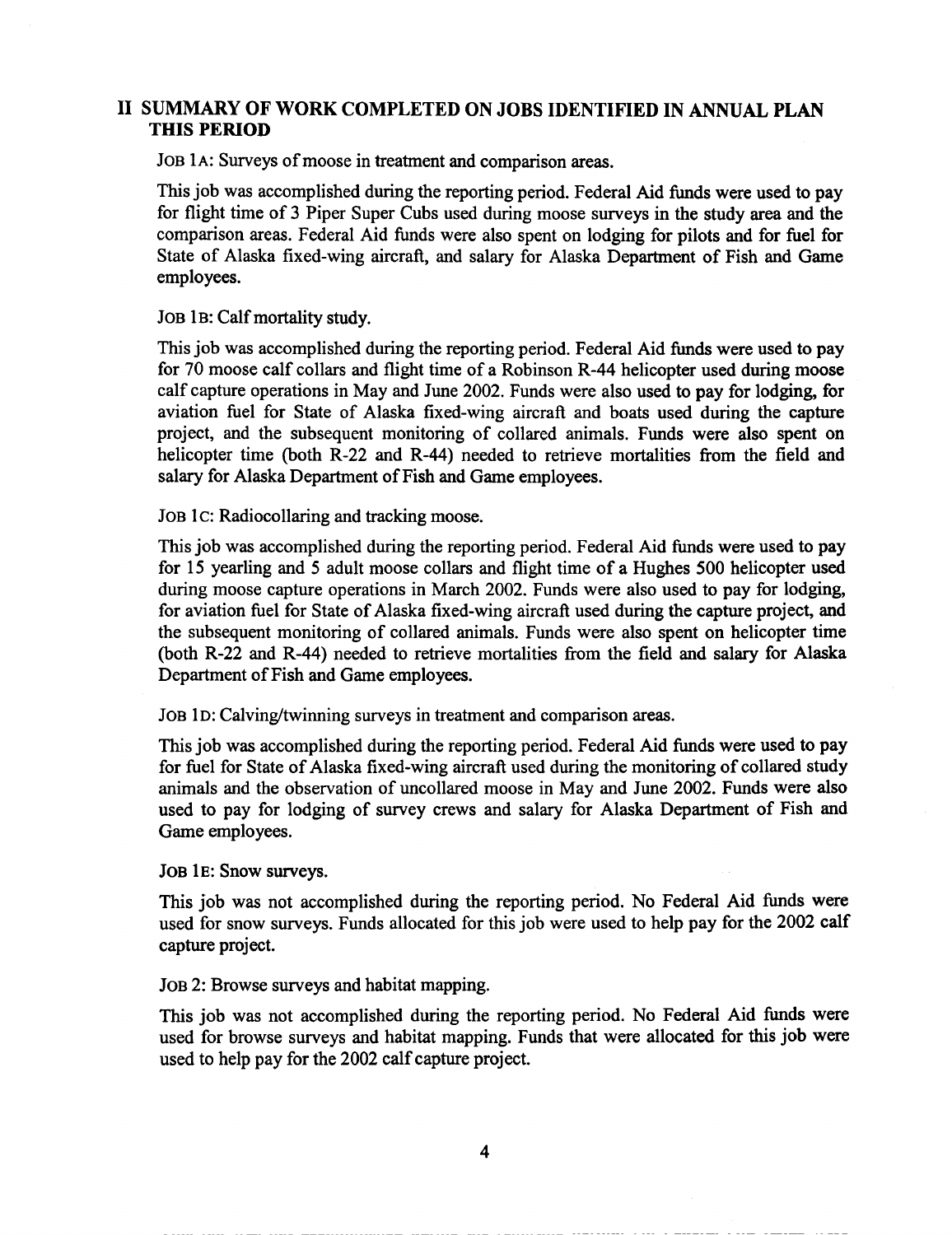JOB 3A: Wolf population estimation.

This job was not accomplished during the reporting period. No Federal Aid funds were used for wolf population estimation. Funds that were allocated for this job were used to help pay for the 2002 calf capture project.

JOB 3B: Wolf carcass collection and necropsy.

This job was accomplished during the reporting period. Federal Aid funds were used to pay trappers and hunters for carcasses they brought in during winter 2001-2002, and salary for Alaska Department of Fish and Game employees.

JOB 4: DNA analysis of hair samples.

Currently hair samples are at a lab for analysis and were not completed by the end of this period. Funds from this reporting period were redirected to the calf capture project. Funds will come from the 2003 fiscal budget to pay for the 2002 samples.

JOB 5: Literature review, data analysis, report writing.

This job was accomplished during the reporting period. Federal Aid funds were used to provide salary for people working on literature review, data analysis, and report writing.

# III ADDITIONAL FEDERAL AID-FUNDED WORK NOT DESCRIBED ABOVE THAT WAS ACCOMPLISHED ON THIS PROJECT DURING THIS SEGMENT PERIOD

None.

## IV PUBLICATIONS

None.

### V RECOMMENDATIONS FOR THIS PROJECT

This project was initially set up as part of an adaptive management plan that was based upon continual changing of methods and goals as determined to be necessary by the public. Alaska Department of Fish and Game, and other stakeholders. We recommend this project continue to be flexible in the study design and protocol as more information is gathered and circumstances change.

#### VI APPENDIX

#### LITERATURE CITED

- BERTRAM MR AND MT VIVION. 2002. Moose mortality in eastern interior Alaska. Journal ofWildlife Management 6:747-756.
- OSBORNE TO, TF PARAGI, JL BODKIN, AJ LORANGER, AND WN JOHNSON. 1991. Extent, cause, and timing of moose calf mortality in western Interior Alaska. Alces 27:24 30.